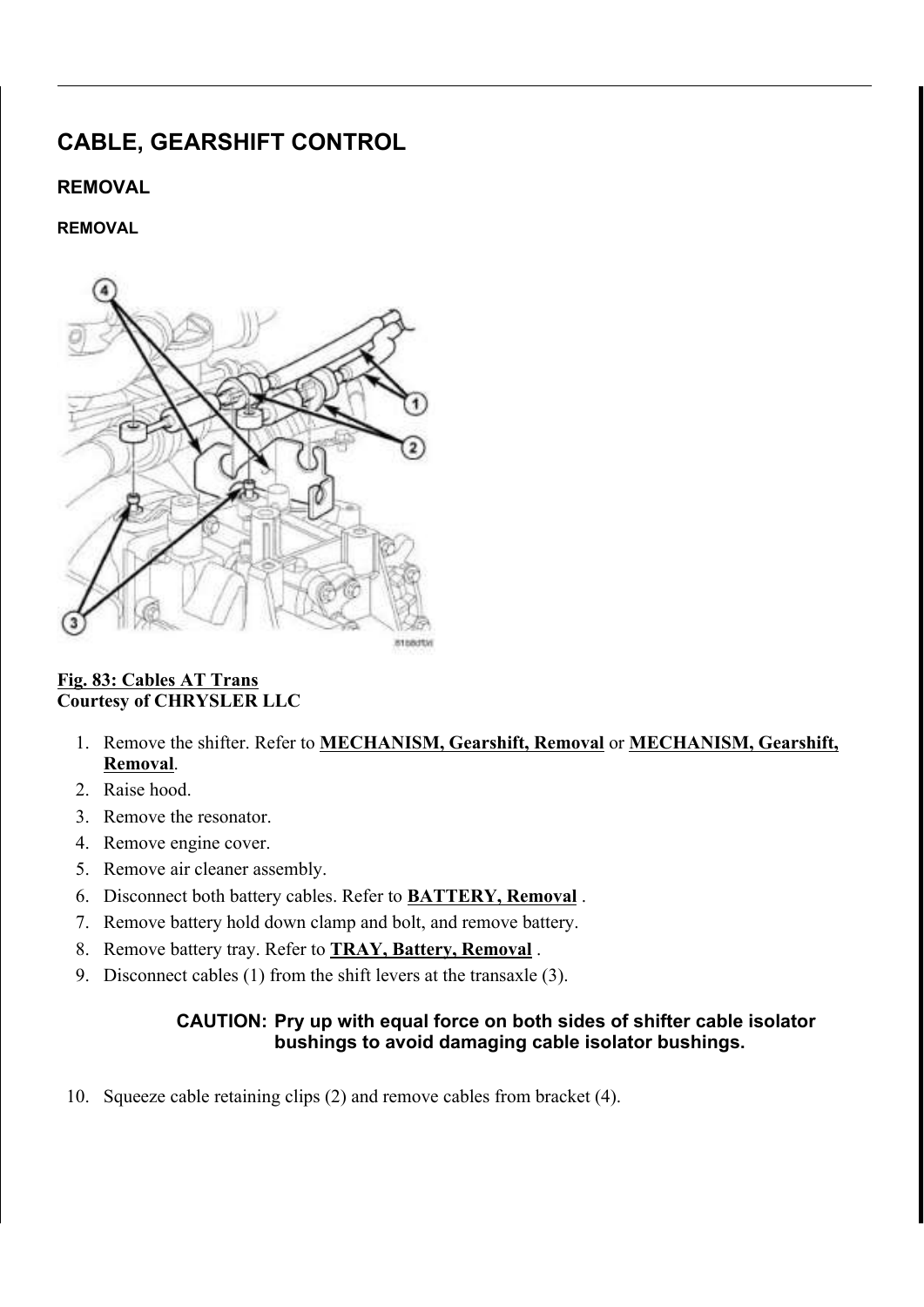

Fig. 84: Cable Clips AT Floor Pan Courtesy of CHRYSLER LLC

- 11. Remove the Occupant Restraint Controller (ORC). Refer to **MODULE, Occupant Restraint** Controller, Removal .
- 12. Remove shifter. Refer to **MECHANISM, Gearshift, Removal** or **MECHANISM**, Gearshift, Removal.
- 13. Squeeze cable retaining clips (2) and remove cables from bracket.
- 14. Remove cable assembly (1) from vehicle.

# INSTALLATION

#### INSTALLATION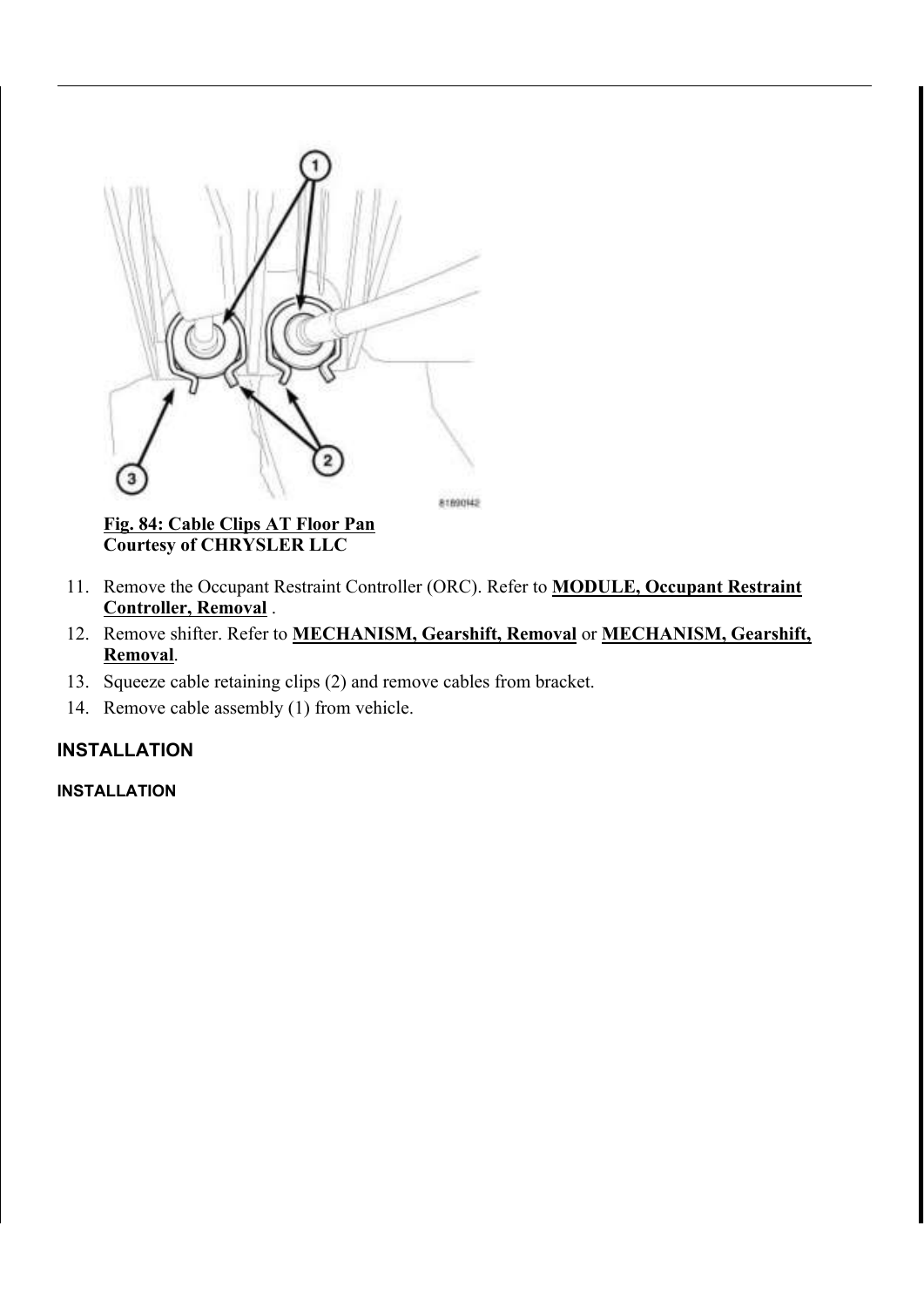

# Fig. 85: Cables AT Trans Courtesy of CHRYSLER LLC

## CAUTION: Gearshift cable bushings must not be lubricated or the bushings will swell and split.

- 1. Install cable assembly through floor pan opening and secure to floor pan with grommet plate.
- 2. Route transaxle end of cable assembly into engine compartment and over transaxle assembly.
- 3. Connect cables (1) to the shift levers (3) at the transaxle.
- 4. Install cables (1) to bracket (4).



Fig. 86: Cable Clips AT Floor Pan

81890942